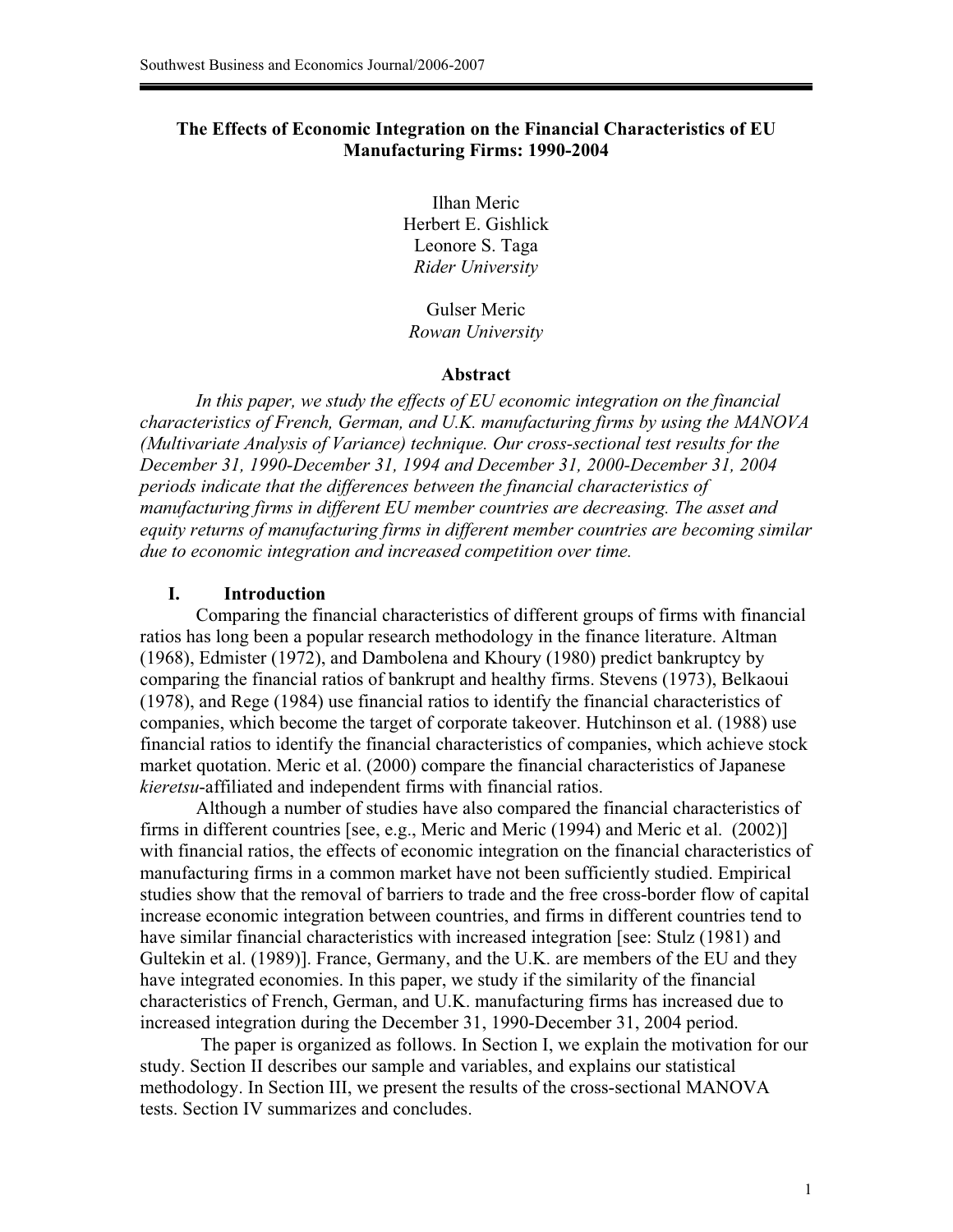# **II. Data and Methodology**

 The data of the study are drawn from the Disclosure/Worldscope database. The study covers all manufacturing industries with the double-digit SIC code 20 through 39. All manufacturing firms that existed during the study period with complete data in the database are included in the study. For a meaningful comparison, firms that have changed their SIC codes due to a merger or a change in the main line of business during the study period are excluded from the sample. The numbers of firms included in the study are presented in Table 1.

| <b>SIC Code</b> |                                                  | <b>Number of Firms in the Sample</b> |                |                |  |
|-----------------|--------------------------------------------------|--------------------------------------|----------------|----------------|--|
|                 | <b>Manufacturing Industry</b>                    | <b>France</b>                        | Germany        | U.K.           |  |
| 20              | Food and kindred Products                        | 12                                   | 11             | 17             |  |
| 22              | <b>Textile Mill Products</b>                     | $\overline{2}$                       | 3              | 7              |  |
| 23              | Apparel and Other Textile Products               | 1                                    | 5              | $\overline{2}$ |  |
| 24              | Lumber and Wood Products                         |                                      |                |                |  |
| 25              | <b>Furniture and Fixtures</b>                    | $\overline{2}$                       |                | $\overline{2}$ |  |
| 26              | Paper and Allied Products                        | $\mathbf{1}$                         | 1              | 5              |  |
| 27              | Printing and Publishing                          |                                      |                | 7              |  |
| 28              | <b>Chemicals and Allied Products</b>             | 5                                    | 12             | 9              |  |
| 29              | Petroleum and Coal Products                      | $\overline{2}$                       |                | 1              |  |
| 30              | <b>Rubber and Miscellaneous Plastic Products</b> |                                      | 5              | 3              |  |
| 31              | Leather and Leather Products                     | 1                                    | 1              | $\overline{3}$ |  |
| 32              | Stone, Clay, and Glass Products                  | 3                                    | 10             | 7              |  |
| 33              | Primary Metal Industries                         | 5                                    | $\overline{4}$ | 7              |  |
| 34              | <b>Fabricated Metal Products</b>                 | 5                                    | $\overline{2}$ | 9              |  |
| 35              | Industrial Machinery and Equipment               | $\overline{4}$                       | 23             | 10             |  |
| 36              | Electronic and Other Electric Equip.             | 5                                    | 12             | 8              |  |
| 37              | <b>Transportation Equipment</b>                  | 5                                    | 8              | 11             |  |
| 38              | <b>Instruments and Related Products</b>          | $\overline{2}$                       | 4              | 6              |  |
| 39              | Miscellaneous Manufacturing Industries           | 5                                    |                | $\mathbf{3}$   |  |
|                 | Total:                                           | 61                                   | 105            | 117            |  |

## **Table 1: Research Sample**

 Financial ratio values tend to fluctuate from year to year. The financial ratios of a firm computed with data for a single year may be influenced by some temporary unusual circumstances occurring in that year and they may not represent the true financial characteristics of the firm. Therefore, the financial ratios used in this study are five-year averages. Nine well-known financial ratios are used in the study as measures of various financial characteristics of firms such as liquidity, financial leverage (indebtedness), profitability, and growth. The financial ratios used in the analysis are presented in Table 2.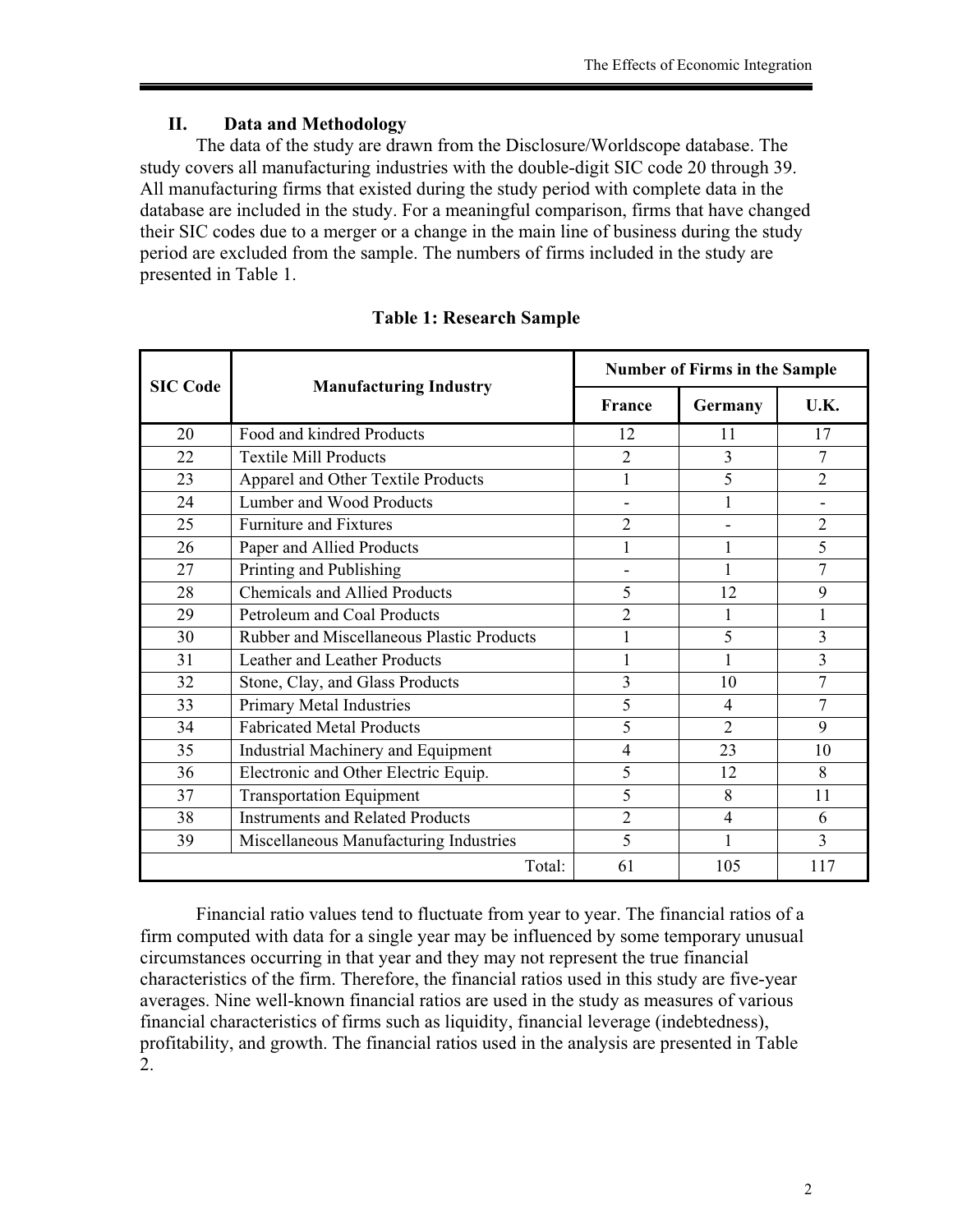| Variable Name                            | Variable Definition*                                 |  |  |  |
|------------------------------------------|------------------------------------------------------|--|--|--|
| Liquidity                                |                                                      |  |  |  |
| <b>Current Ratio</b>                     | <b>Current Assets / Current Liabilities</b>          |  |  |  |
| Quick Ratio                              | (Current Assets - Inventories) / Current Liabilities |  |  |  |
| <b>Asset Management</b>                  |                                                      |  |  |  |
| <b>Inventory Turnover</b>                | Sales / Year-end Inventory                           |  |  |  |
| <b>Financial Leverage (Indebtedness)</b> |                                                      |  |  |  |
| <b>Equity Ratio</b>                      | Common Equity / Total Assets                         |  |  |  |
| <b>Profitability</b>                     |                                                      |  |  |  |
| <b>Operating Profit Margin</b>           | Operating Profit / Sales                             |  |  |  |
| <b>Return on Assets</b>                  | Net Income / Total Assets                            |  |  |  |
| Return on Equity                         | Net Income / Common Equity                           |  |  |  |
| <b>Growth</b>                            |                                                      |  |  |  |
| <b>Sales Growth Rate</b>                 | <b>Annual Sales Growth Rate</b>                      |  |  |  |
| <b>Employee Growth rate</b>              | Annual Employee Growth Rate                          |  |  |  |

## **Table 2: Variables Used in the Study**

\* All variables are five-year averages.

Multiple Discriminant Analysis (MDA) and Multivariate Analysis of Variance (MANOVA) are the two statistical methods most commonly used in previous studies to compare the financial characteristics of different groups of firms. In this study, we use the MANOVA method to compare the financial characteristics of French, German, and U.K. manufacturing firms. A detailed description of the MANOVA method is available in Marascuilo and Levin (1983).

## **III. MANOVA Tests**

We compare the financial characteristics of French, German, and U.K. manufacturing firms with cross-sectional analysis with data for the December 31, 1990- December 31, 1994 and December 31, 2000-December 31, 2004 periods to determine if the financial characteristics of the firms have become similar due to increased integration over time from the former period to the latter period.

## **Cross-Sectional Tests for the December 31, 1990-December 31, 1994 Period**

The MANOVA test statistics for the December 31, 1990-December 31, 1994 period are presented in Table 3. The multivariate F statistic is used to test the null hypothesis that the mean ratio/variable vector for a country is not significantly different from the mean ratio/variable vector for another country. The multivariate F statistics indicate that the alternative hypothesis should be accepted at the one-percent level of significance, i.e., the overall financial characteristics of French, German, and U.K. manufacturing firms are significantly different.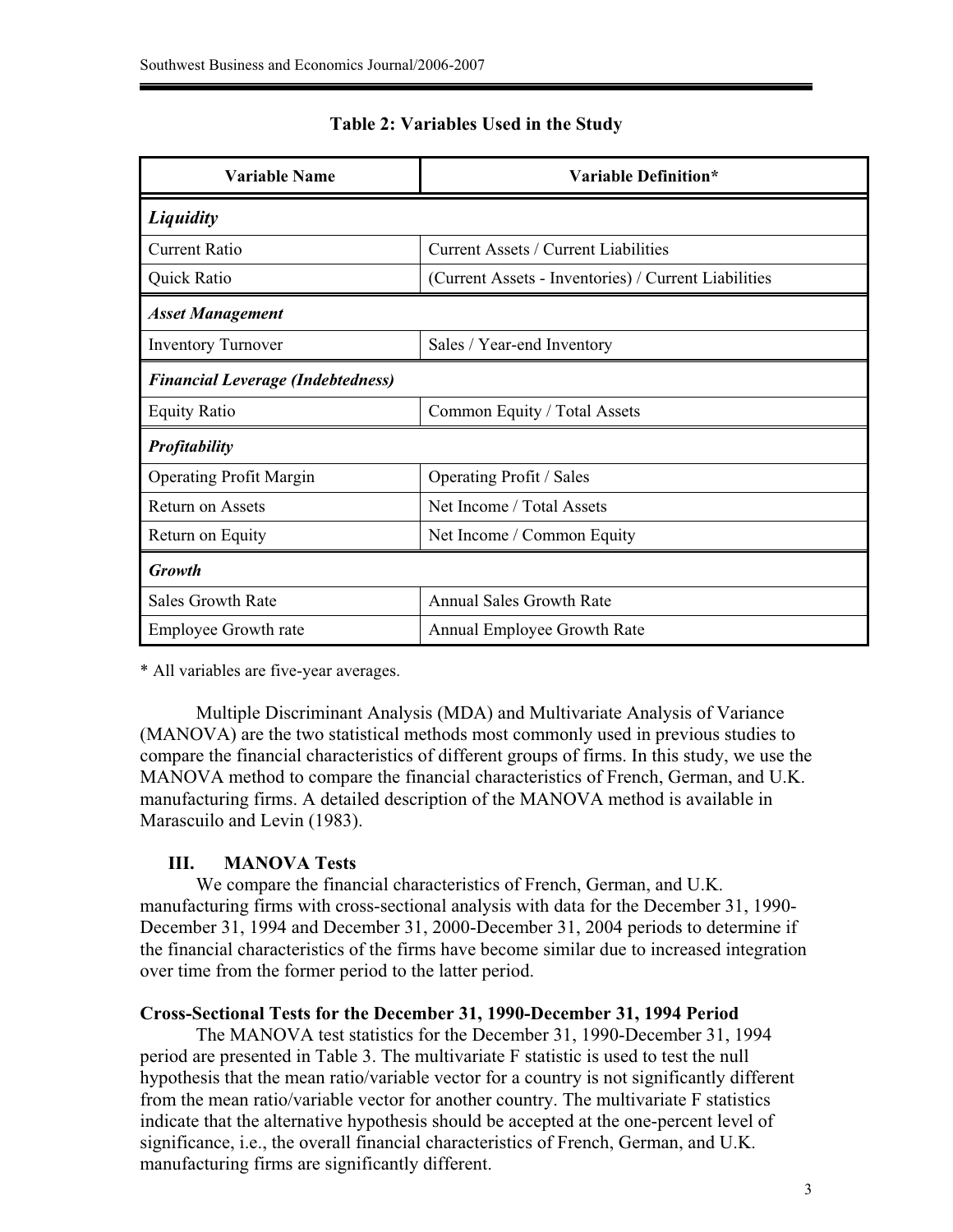| Table 3: Cross-Sectional Comparison of the Financial Characteristics of French, |
|---------------------------------------------------------------------------------|
| German, and U.K. Manufacturing Firms in the December 31, 1990-December 31,      |
| 1994 Period                                                                     |

|                                                  | Mean and Std. Deviation <sup>1</sup>     |                     |                     | Univariate Test Statistics <sup>2</sup> |            |            |
|--------------------------------------------------|------------------------------------------|---------------------|---------------------|-----------------------------------------|------------|------------|
| <b>Financial Ratios</b>                          | <b>France</b>                            | Ger.                | U.K.                | Fra vs. Ger                             | Fra vs. UK | Ger vs. UK |
|                                                  |                                          |                     |                     | F-value                                 | F-value    | F-value    |
| Liquidity                                        |                                          |                     |                     |                                         |            |            |
| <b>Current Ratio</b>                             | 1.75<br>(0.61)                           | 2.53<br>(1.43)      | 1.61<br>(0.53)      | $16.51*$                                | 2.59       | 42.42*     |
| Quick Ratio                                      | 1.14<br>(0.48)                           | 1.35<br>(1.17)      | 0.96<br>(0.47)      | 1.78                                    | $6.13*$    | $11.30*$   |
| <b>Asset Management</b>                          |                                          |                     |                     |                                         |            |            |
| <b>Inventory Turnover</b>                        | 7.81<br>(11.6)                           | 5.17<br>(3.9)       | 6.67<br>(7.7)       | $4.57**$                                | 0.62       | 3.18       |
|                                                  | <b>Financial Leverage (Indebtedness)</b> |                     |                     |                                         |            |            |
| <b>Equity Ratio</b>                              | 39.2%<br>$(16.8\%)$                      | 30.3%<br>$(12.1\%)$ | 48.8%<br>$(13.2\%)$ | 15.54*                                  | $17.52*$   | $117.1*$   |
| Profitability                                    |                                          |                     |                     |                                         |            |            |
| Oper. Profit Margin                              | 4.94%<br>$(5.21\%)$                      | 0.92%<br>$(5.14\%)$ | 8.64%<br>$(5.51\%)$ | 23.39*                                  | 18.67*     | $115.5*$   |
| Return on Assets                                 | 7.83%<br>$(10.9\%)$                      | 4.26%<br>$(3.72\%)$ | 8.24%<br>$(4.78\%)$ | $9.33*$                                 | 0.12       | 47.07*     |
| Return on Equity                                 | 13.8%<br>$(15.3\%)$                      | 7.43%<br>$(13.3\%)$ | 14.5%<br>$(11.8\%)$ | 7.86*                                   | 0.11       | $17.46*$   |
| <b>Growth Rate</b>                               |                                          |                     |                     |                                         |            |            |
| <b>Sales Growth</b>                              | 7.21%<br>$(9.8\%)$                       | 5.99%<br>$(10.2\%)$ | 6.28%<br>$(12.0\%)$ | 0.57                                    | 0.27       | 0.04       |
| <b>Employee Growth</b>                           | 5.58%<br>$(14.0\%)$                      | 2.94%<br>$(9.00\%)$ | 0.45%<br>$(10.2\%)$ | 2.18                                    | $7.82*$    | $3.71**$   |
| <b>Multivariate Test Statistics<sup>3</sup>:</b> |                                          |                     |                     | $15.41*$                                | $9.40*$    | 51.60*     |

<sup>1</sup>The figures in parentheses are the standard deviations.

 $2$ <sup>2</sup> The univariate F statistic is used to test the null hypothesis that the mean ratio for a country is equal to the mean ratio for another country.

 $3$ The multivariate F statistic is used to test the null hypothesis that the mean ratio vector is not significantly different in two countries.

\*Significant at the one-percent level.

\*\*Significant at the five-percent level.

 The multivariate F statistic for the comparison between German firms and U.K. firms is 51.598. The multivariate F statistic for the comparison between French firms and German firms is 15.408. The multivariate F statistic for the comparison between French firms and U.K. firms is 9.399. These multivariate test statistics indicate that the most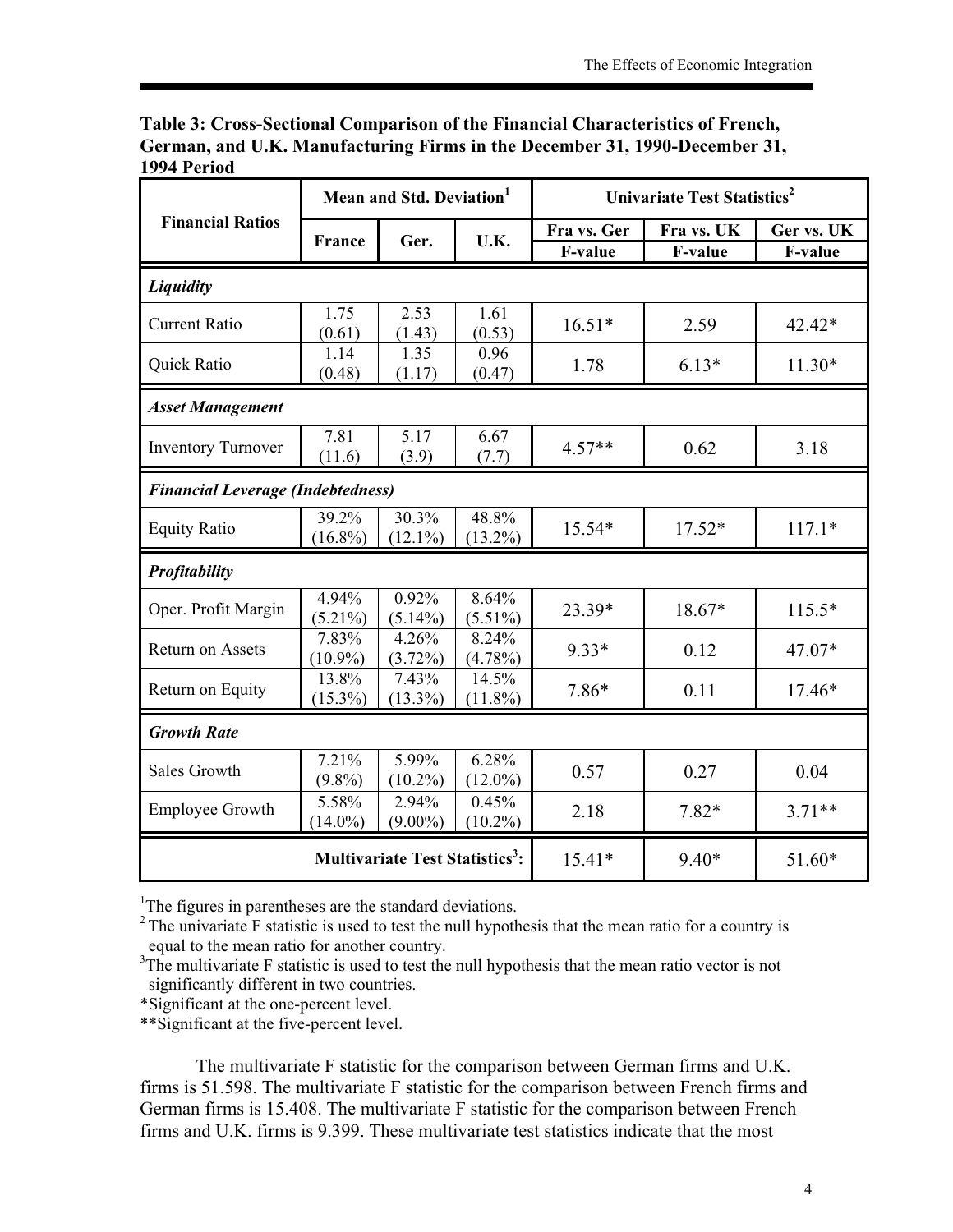significant overall difference is between German firms and U.K. firms and the least significant overall difference is between French firms and U.K. firms.

The mean value statistics show that German firms have the highest and U.K. firms have the lowest liquidity as measured by the Current and Quick ratios. The univariate F statistic is used to test the null hypothesis that the mean values of a given ratio/variable in two countries are not significantly different. The univariate F statistics indicate that the German mean current ratio is significantly higher than the French and U.K. mean current ratios at the one-percent level. Both German and French mean quick ratios are significantly higher than the U.K. mean quick ratio at the one-percent level.

The mean value statistics indicate that French firms have the highest and German firms have the lowest inventory turnover. It implies that German firms have the largest and French firms have the smallest average inventory levels as a percentage of sales. The univariate F statistics show that the French inventory turnover rate is significantly higher than the German inventory turnover rate at the five-percent level. However, the difference between French firms and U.K. firms and between German firms and U.K. firms is not statistically significant.

The mean value statistics indicate that U.K. firms have the highest equity ratios (i.e., the lowest financial leverage) and German firms have the lowest equity ratios (i.e., the highest financial leverage). The univariate F statistics show that the U.K. mean equity ratio is significantly higher than the French and German mean equity ratios, and the French mean equity ratio is significantly higher than the German mean equity ratio at the one-percent level. A low equity ratio (i.e., a high financial leverage level) implies a high level of financial risk. The mean equity ratio statistics imply that German firms have significantly higher financial risk compared with French and U.K. firms.

U.K. firms have the highest and German firms have the lowest mean profitability ratios. The univariate F statistics indicate that all three mean profitability ratios are significantly higher in French and U.K. firms compared with German firms at the onepercent level. The U.K. mean operating-profit-margin ratio is also significantly higher than the French mean operating-profit-margin ratio at the one-percent level. However, the difference between U.K. firms and French firms is not statistically significant in terms of the mean return-on-assets ratio and the mean return-on-equity ratio.

Among the three countries, French firms appear to have the highest mean sales and employee growth rates. German firms have the lowest mean sales growth rate and U.K. firms have the lowest mean employee growth rate. The univariate F statistics indicate that the differences between the three countries are not statistically significant in terms of the mean sales growth rates. However, the French mean employee growth rate is significantly higher than the U.K. mean employee growth rate at the one-percent level and the German mean employee growth rate is significantly higher than the U.K. mean employee growth rate at the five-percent level.

#### **Cross-Sectional Tests for the December 31, 2000-December 31, 2004 Period**

The MANOVA test statistics for the December 31, 2000-December 31, 2004 period are presented in Table 4. The multivariate F statistic is used to test the null hypothesis that the mean ratio/variable vector for a country is not significantly different from the mean ratio/variable vector for another country. As in the case of the December 31, 1990-December 31, 1994 period, the multivariate F statistics indicate that the overall financial characteristics of French, German, and U.K. manufacturing firms are significantly different at the one-percent level. The test statistics again indicate that the most significant overall difference is between German firms and U.K. firms and the least significant overall difference is between French firms and U.K. firms.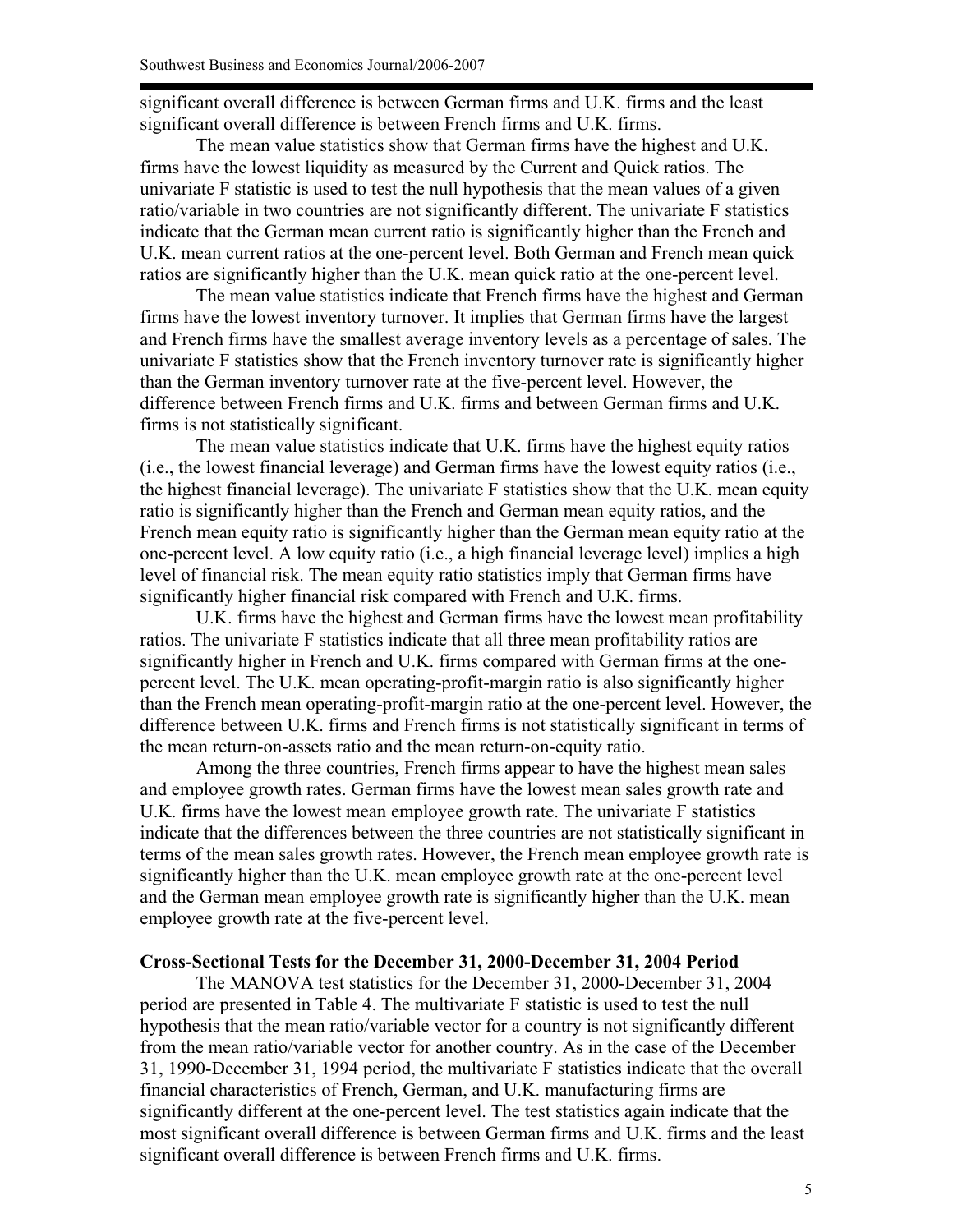| Table 4: Cross-Sectional Comparison of the Financial Characteristics of French, |
|---------------------------------------------------------------------------------|
| German, and U.K. Manufacturing Firms in the December 31, 2000-December 31,      |
| 2004 Period                                                                     |

|                                                  | Mean and Std. Deviation <sup>1</sup>     |                        |                        | Univariate Test Statistics <sup>2</sup> |            |            |
|--------------------------------------------------|------------------------------------------|------------------------|------------------------|-----------------------------------------|------------|------------|
| <b>Financial Ratios</b>                          | <b>France</b>                            |                        | U.K.                   | Fra vs. Ger                             | Fra vs. UK | Ger vs. UK |
|                                                  |                                          | Ger.                   |                        | F-value                                 | F-value    | F-value    |
| Liquidity                                        |                                          |                        |                        |                                         |            |            |
| <b>Current Ratio</b>                             | 1.80<br>(1.24)                           | 2.40<br>(1.67)         | 1.62<br>(0.99)         | $6.12*$                                 | 1.02       | 18.43*     |
| Quick Ratio                                      | 1.26<br>(1.20)                           | 1.37<br>(1.21)         | 1.01<br>(0.87)         | 0.35                                    | 2.54       | $6.75*$    |
| <b>Asset Management</b>                          |                                          |                        |                        |                                         |            |            |
| <b>Inventory Turnover</b>                        | 6.40<br>(5.17)                           | 5.41<br>(3.64)         | 7.01<br>(7.34)         | 2.10                                    | 0.34       | $4.12**$   |
|                                                  | <b>Financial Leverage (Indebtedness)</b> |                        |                        |                                         |            |            |
| <b>Equity Ratio</b>                              | 40.6%<br>$(15.1\%)$                      | 30.5%<br>$(14.5\%)$    | 46.5%<br>$(16.9\%)$    | 17.95*                                  | $5.25**$   | 56.42*     |
| Profitability                                    |                                          |                        |                        |                                         |            |            |
| Oper. Profit Margin                              | 4.96%<br>$(6.97\%)$                      | 1.02%<br>$(5.64\%)$    | 6.80%<br>$(6.19\%)$    | 15.83*                                  | 3.23       | 52.52*     |
| <b>Return on Assets</b>                          | 4.24%<br>$(5.88\%)$                      | 4.00%<br>$(5.01\%)$    | 4.73%<br>$(6.12\%)$    | 0.08                                    | 0.26       | 0.95       |
| Return on Equity                                 | 8.01%<br>$(14.3\%)$                      | 7.83%<br>$(14.5\%)$    | 9.28%<br>$(14.0\%)$    | 0.01                                    | 0.32       | 0.57       |
| <b>Growth Rate</b>                               |                                          |                        |                        |                                         |            |            |
| <b>Sales Growth</b>                              | 1.70%<br>$(12.6\%)$                      | 1.31%<br>$(10.4\%)$    | 3.21%<br>$(10.9\%)$    | 0.05                                    | 0.69       | 1.74       |
| <b>Employee Growth</b>                           | 1.05%<br>$(14.3\%)$                      | $-1.32%$<br>$(10.5\%)$ | $-1.78%$<br>$(11.8\%)$ | 1.50                                    | 1.98       | 0.09       |
| <b>Multivariate Test Statistics<sup>3</sup>:</b> |                                          |                        |                        | 12.45*                                  | $3.16*$    | 28.40*     |

<sup>1</sup>The figures in parentheses are the standard deviations.

 $2$ The univariate F statistic is used to test the null hypothesis that the mean ratio for a country is equal to the mean ratio for another country.

<sup>3</sup>The multivariate F statistic is used to test the null hypothesis that the mean ratio vector is not significantly different in two countries.

\*Significant at the one-percent level.

\*\*Significant at the five-percent level.

All three multivariate F statistics are considerably smaller for the December 31, 2000-December 31, 2004 period than for the December 31, 1990-December 31, 1994 period. This indicates that the differences between the overall financial characteristics of firms in the three EU member countries decreased and the degree of similarity between them increased considerably over time during the December 31, 1990-December 31,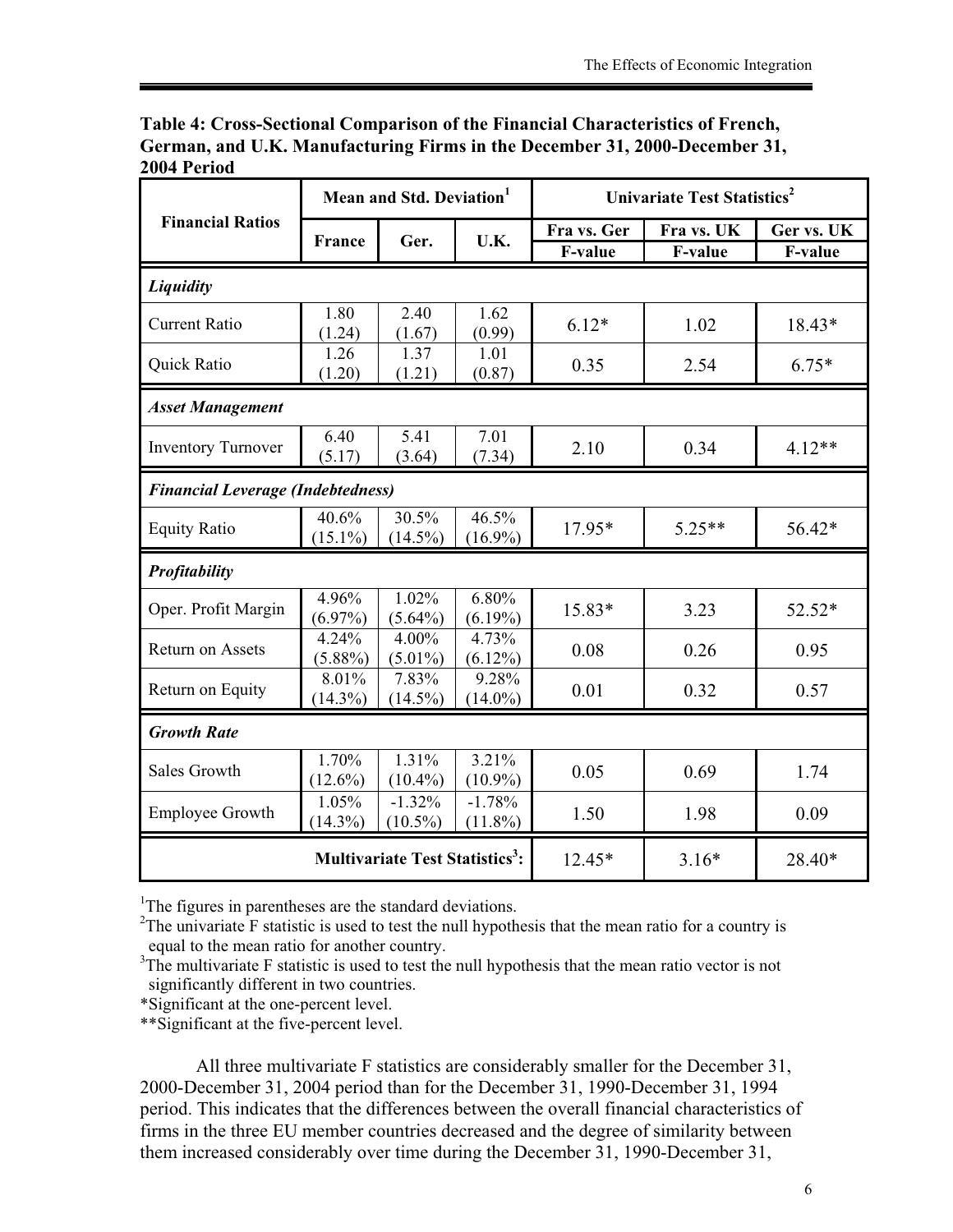2004 period. The most pronounced increase in similarity is between French firms and U.K. firms. The multivariate F statistic between the two countries for the December 31, 2000-December 31, 2004 period is about one-third of that for the December 31, 1990- December 31, 1994 period (3.163 vs. 9.399). These findings imply that increased economic integration is resulting in increased similarity in the financial characteristics of firms in different EU member countries over time.

The univariate F statistic is used to test the null hypothesis that the mean values of a given ratio/variable in two countries are equal. A comparison of the univariate F statistics in Tables 3 and 4 indicates that the relative liquidity, inventory turnover, and financial leverage characteristics of firms in the three countries did not change substantially from the December 31, 1990-December 31, 1994 period to the December 31, 2000-December 31, 2004 period. However, the degree of similarity of the profitability ratios has increased considerably.

In the December 31, 1990-December 31, 1994 period, the mean values of all three German profitability ratios are significantly lower than the mean values of the French and U.K. profitability ratios at the one-percent level. In the December 31, 2000-December 31, 2004 period, the mean values of the German operating-profit-margin ratios are still significantly lower than the mean values of the French and U.K. operating-profit-margin ratios at the one-percent level. However, the mean values of the German return-on-assets and return-on-equity ratios are no longer significantly different from the mean values of the French and U.K. return-on-assets and return-on-equity ratios. This may be attributed to increased competition within the EU as a result of increased integration.

In the December 31, 1990-December 31, 1994 period, there are no significant differences between the mean values of the sales growth rates in the three countries. In the December 31, 2000-December 31, 2004 period, the mean values of the sales growth rates of the three countries are still similar. However, the mean values of the sales growth rates of all three countries are considerably lower in the December 31, 2000-December 31, 2004 period compared with the December 31, 1990-December 31, 1994 period. Similarly, the mean values of the employee growth rates of all three countries also fell considerably from the December 31, 1990-December 31, 1994 period to the December 31, 2000-December 31, 2004 period. This may be interpreted as sales and employee growth rates decreasing in the EU over time, i.e., the benefits of economic integration may be decreasing over time.

The French and German mean employee growth rates are significantly higher than the U.K. mean employee growth rate in the December 31, 1990-December 31, 1994 period. However, they are no longer significantly different in the December 31, 2000- December 31, 2004 period. This is an additional evidence that shows that similarity between the financial characteristics of firms in different EU member countries is increasing over time.

#### **IV. Summary and Conclusions**

In this paper, we have studied the effects of EU economic integration on the financial characteristics of French, German, and U.K. manufacturing firms by using the MANOVA (Multivariate Analysis of Variance) technique. Our cross-sectional test results for the December 31, 1990-December 31, 1994 and December 31, 2000-December 31, 2004 periods indicate that the differences between the financial characteristics of manufacturing firms in different EU member countries are decreasing over time with integration and increased competition.

The findings indicate that the asset and equity returns and the sales and employee growth rates of EU member countries have decreased considerably, but the similarity